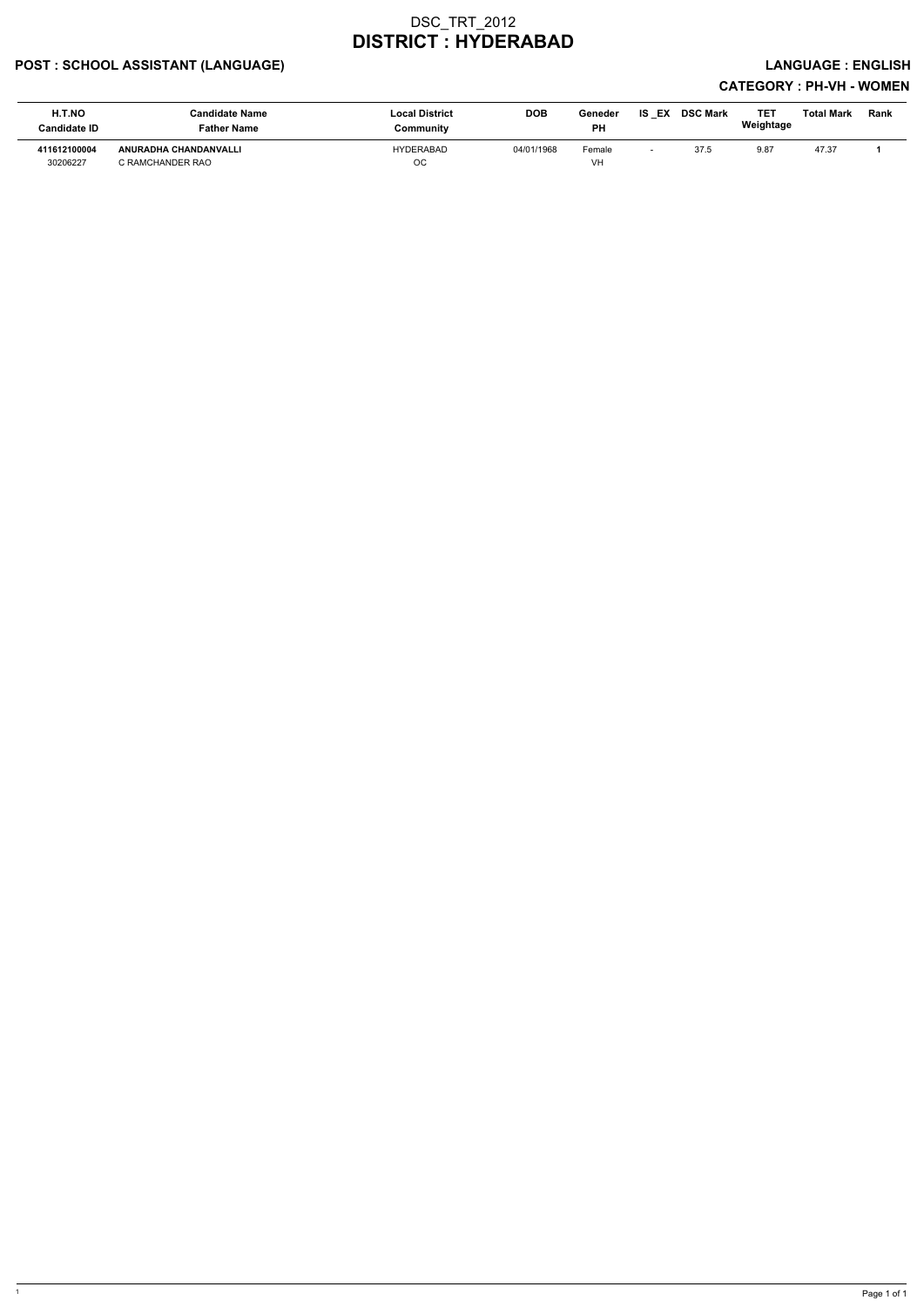### POST : SCHOOL ASSISTANT (LANGUAGE) LANGUAGE : TELUGU

| H.T.NO<br><b>Candidate ID</b> | <b>Candidate Name</b><br><b>Father Name</b> | <b>Local District</b><br>Community | <b>DOB</b> | Geneder<br>PH | IS<br>EX | <b>DSC Mark</b> | TET<br>Weightage | <b>Total Mark</b> | Rank |
|-------------------------------|---------------------------------------------|------------------------------------|------------|---------------|----------|-----------------|------------------|-------------------|------|
| 411605100093<br>30443864      | <b>G MAMATHA</b><br><b>G GURUNADHAM</b>     | HYDERABAD<br>OС                    | 12/01/1979 | Female<br>VH  |          | 33.5            |                  | 41.50             |      |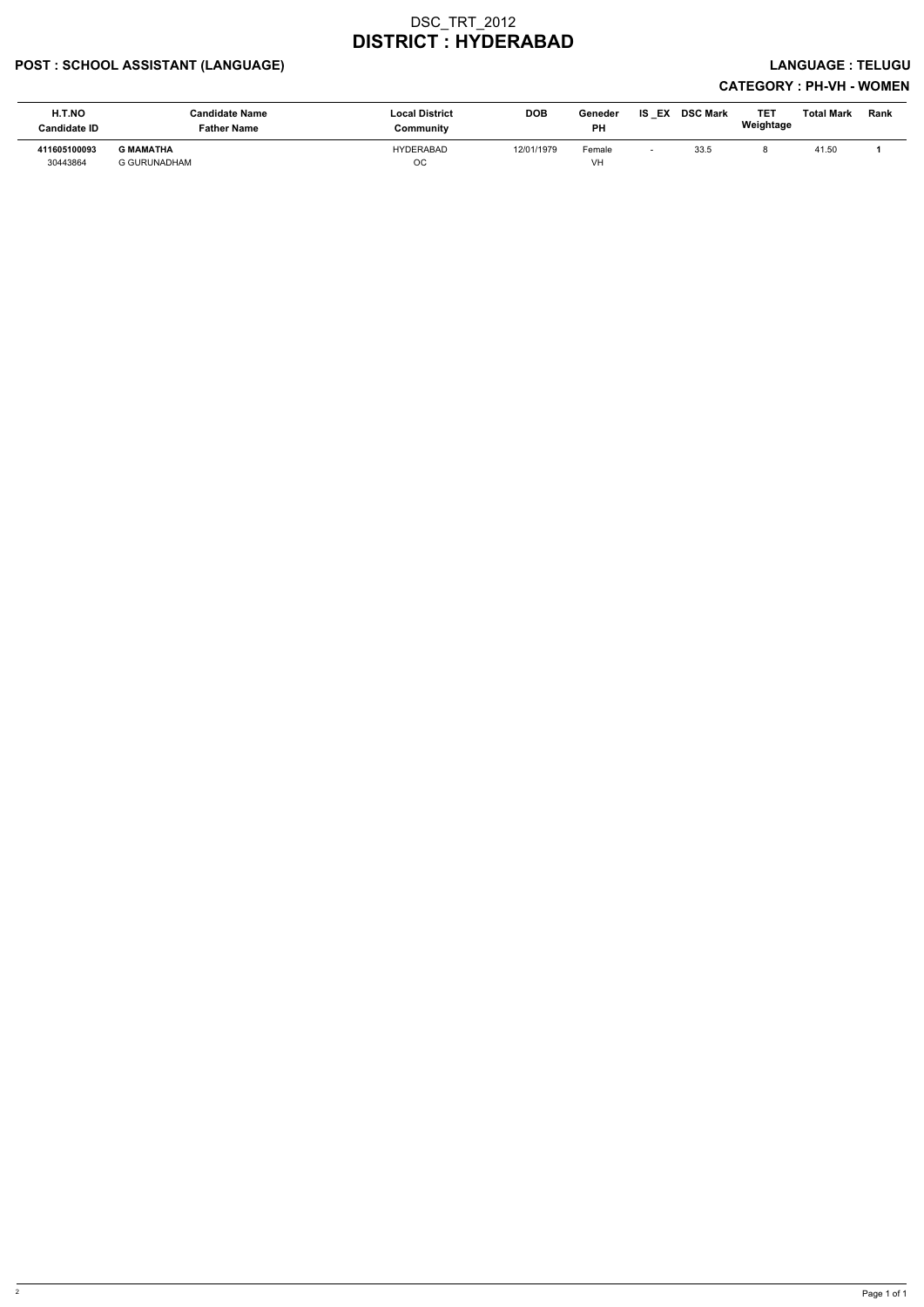### POST : SCHOOL ASSISTANT (NON-LANGUAGE) MEDIUM : ENGLISH LANGUAGE : BIOLOGICAL SCIENCE

| <b>H.T.NO</b><br><b>Candidate ID</b> | <b>Candidate Name</b><br><b>Father Name</b> | <b>Local District</b><br>Community | <b>DOB</b> | Geneder<br><b>PH</b> | IS<br>EX | <b>DSC Mark</b> | <b>TET</b><br>Weightage | Total Mark | Rank |
|--------------------------------------|---------------------------------------------|------------------------------------|------------|----------------------|----------|-----------------|-------------------------|------------|------|
| 421603080572<br>30444513             | L USHA BHARGAVI<br>LAKSHMI NARAYANAPPA      | <b>RANGAREDDY</b><br>BC-B          | 14/01/1983 | Female<br>VH         |          | 42.5            |                         | 53.70      |      |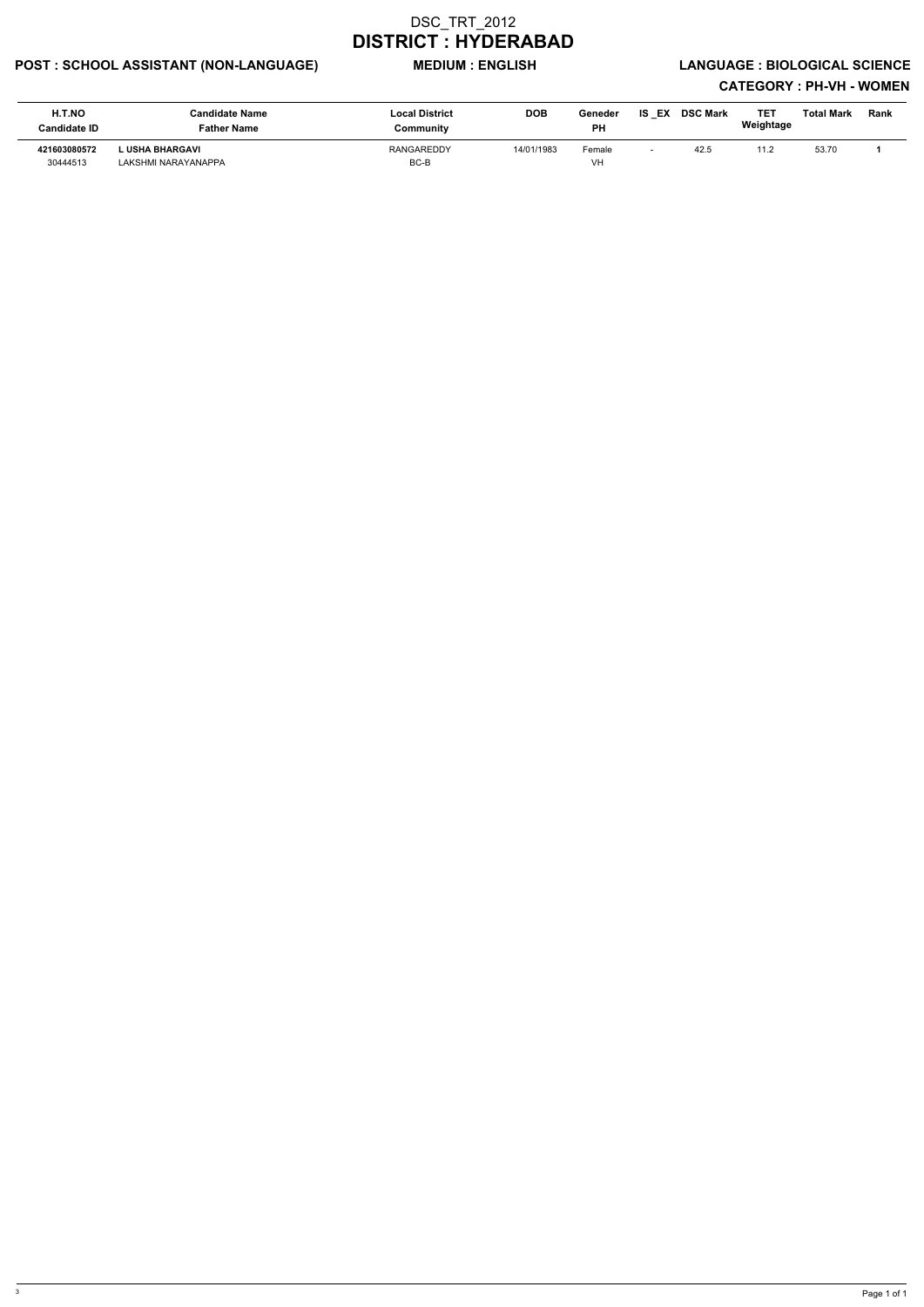### POST : SCHOOL ASSISTANT (NON-LANGUAGE) MEDIUM : TELUGU LANGUAGE : BIOLOGICAL SCIENCE

| H.T.NO<br><b>Candidate ID</b> | Candidate Name<br>Father Name | <b>Local District</b><br>Community | <b>DOB</b> | Geneder<br><b>PH</b> | <b>IS EX</b> | <b>DSC Mark</b> | TET<br>Weightage | <b>Total Mark</b> | <b>Rank</b> |
|-------------------------------|-------------------------------|------------------------------------|------------|----------------------|--------------|-----------------|------------------|-------------------|-------------|
| 421603010113<br>30334541      | <b>K SUNITHA</b><br>K RAJAIAH | <b>HYDERABAD</b><br>BC-A           | 18/01/1979 | Female<br>VH         |              | 33.5            | 10.67            | 44.17             |             |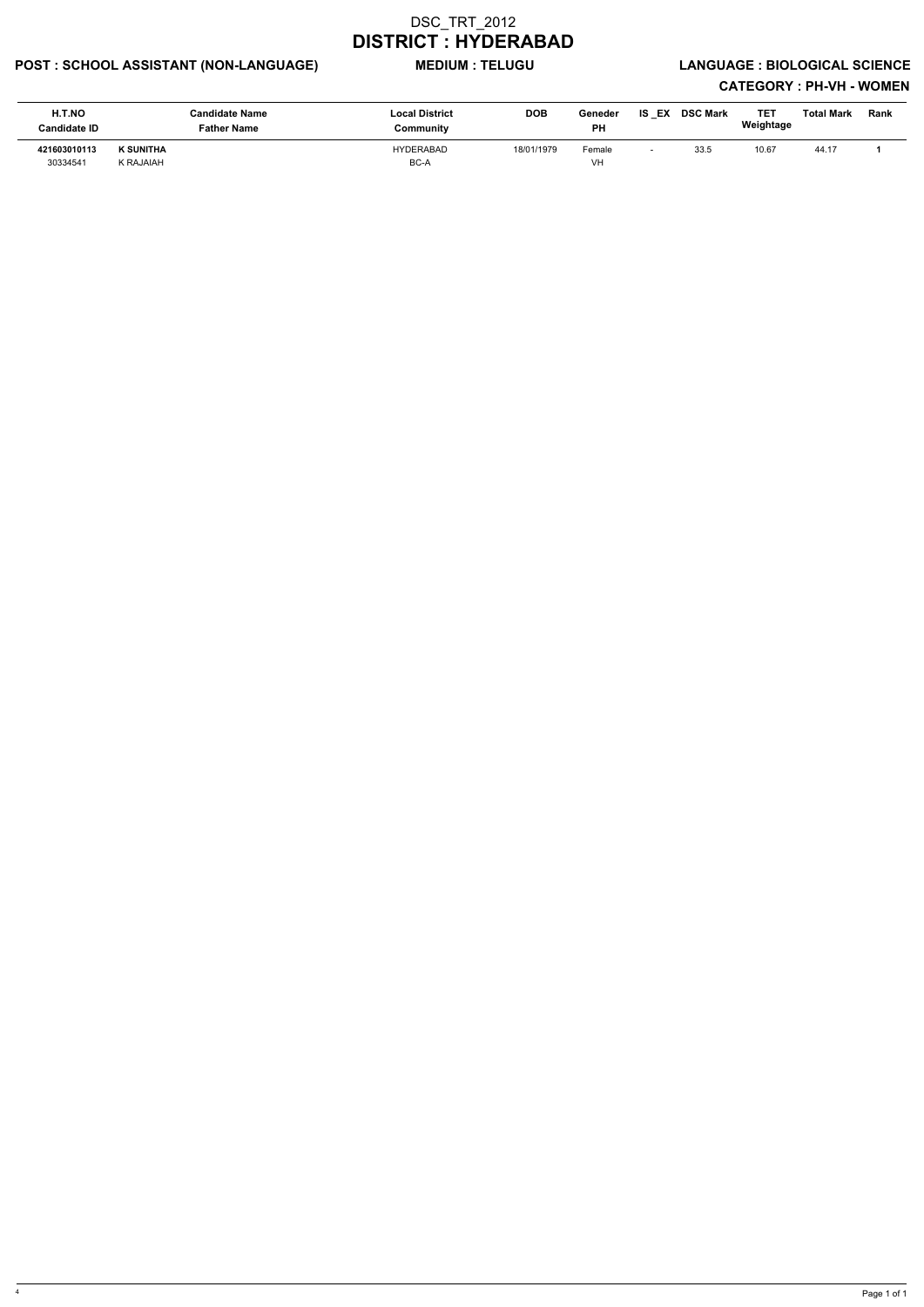### POST : SCHOOL ASSISTANT (NON-LANGUAGE) MEDIUM : ENGLISH LANGUAGE : MATHEMATICS

| H.T.NO<br><b>Candidate ID</b> | Candidate Name<br>Father Name           | <b>Local District</b><br>Community | <b>DOB</b> | Geneder<br><b>PH</b> | IS EX | <b>DSC Mark</b> | <b>TET</b><br>Weightage | <b>Total Mark</b> | <b>Rank</b> |
|-------------------------------|-----------------------------------------|------------------------------------|------------|----------------------|-------|-----------------|-------------------------|-------------------|-------------|
| 421601080067<br>30445567      | <b>KULJIT KAUR</b><br><b>ATMA SINGH</b> | <b>HYDERABAD</b><br>BC-A           | 19/01/1975 | Female<br>VH         |       | 33.5            | 10.27                   | 43.77             |             |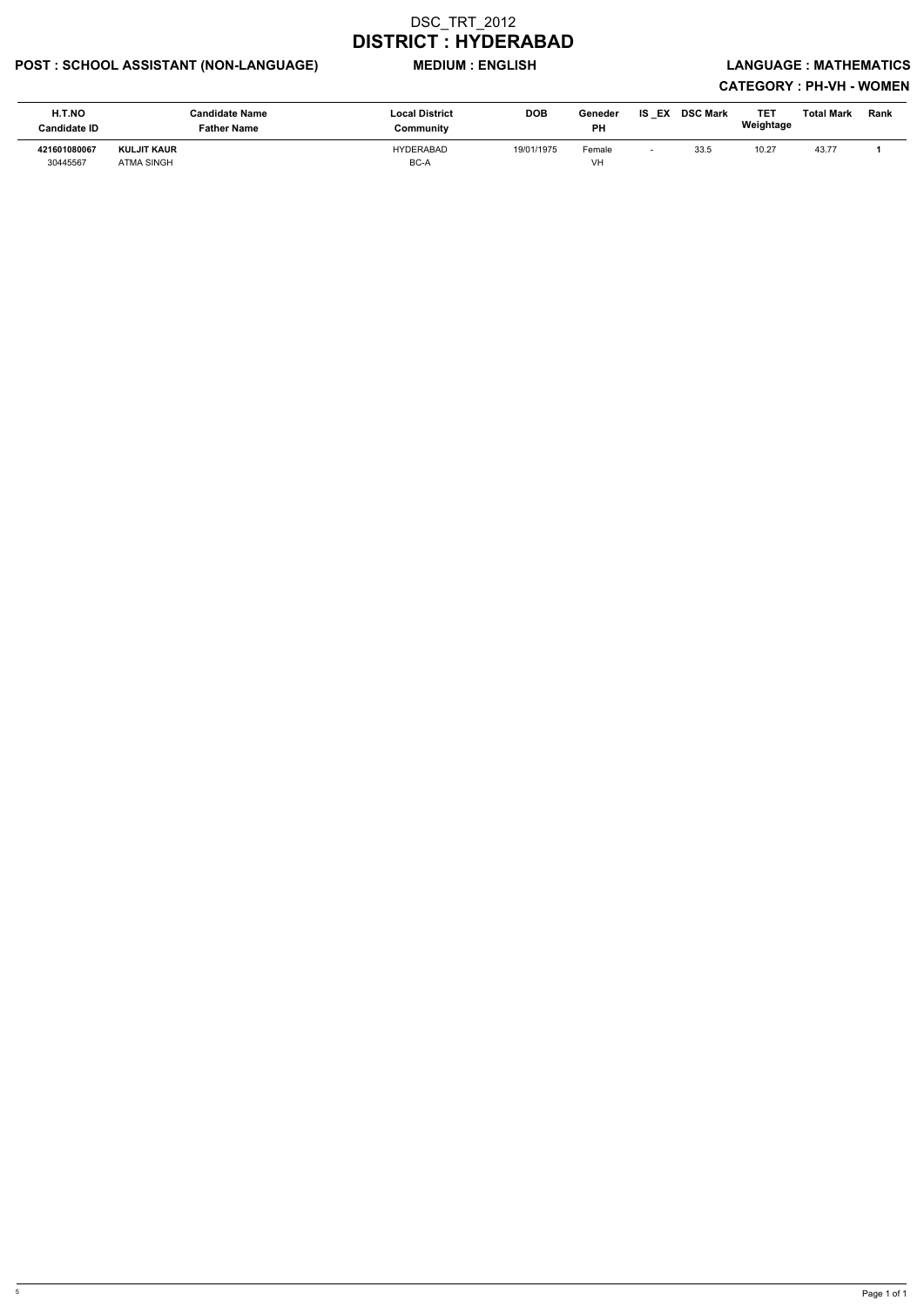### POST : SCHOOL ASSISTANT (NON-LANGUAGE) MEDIUM : ENGLISH LANGUAGE : PHYSICAL SCIENCE

| H.T.NO<br><b>Candidate ID</b> | <b>Candidate Name</b><br><b>Father Name</b> | <b>Local District</b><br>Community | <b>DOB</b> | Geneder<br>РH | <b>IS EX</b> | <b>DSC Mark</b> | TET<br>Weightage | Total Mark | Rank |
|-------------------------------|---------------------------------------------|------------------------------------|------------|---------------|--------------|-----------------|------------------|------------|------|
| 421602080024<br>30434537      | A MARY FATHIMA<br>RANAND RAJ                | <b>RANGAREDDY</b><br>BC-C          | 13/01/1976 | Female<br>VH  |              | 25              | 10.27            | 35.27      |      |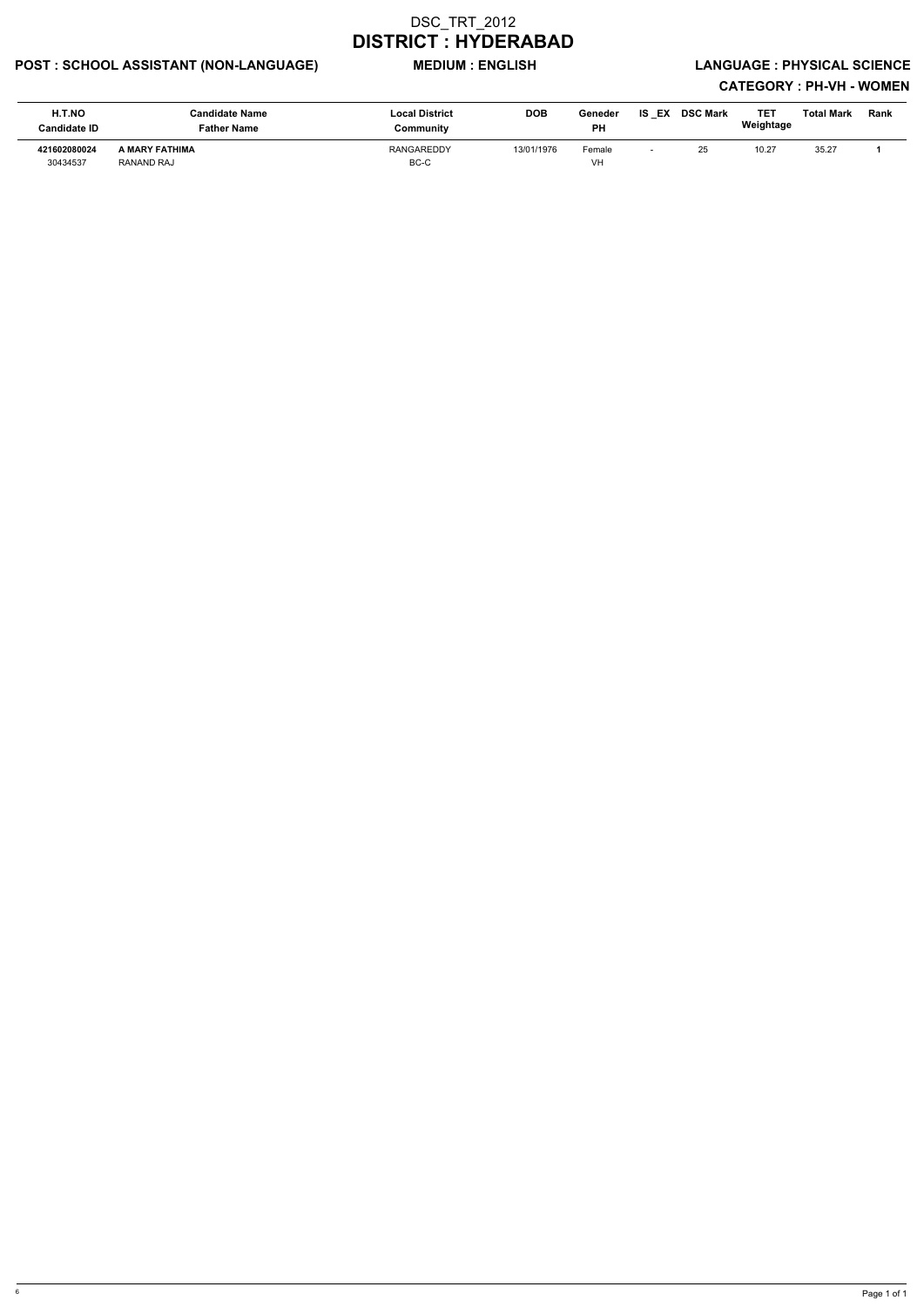### POST : SCHOOL ASSISTANT (NON-LANGUAGE) MEDIUM : ENGLISH LANGUAGE : SOCIAL STUDIES

| H.T.NO<br><b>Candidate ID</b> | <b>Candidate Name</b><br><b>Father Name</b> | <b>Local District</b><br>Community | <b>DOB</b> | <b>Geneder</b><br><b>PH</b> | <b>IS EX</b>             | <b>DSC Mark</b> | <b>TET</b><br>Weightage | <b>Total Mark</b> | <b>Rank</b> |
|-------------------------------|---------------------------------------------|------------------------------------|------------|-----------------------------|--------------------------|-----------------|-------------------------|-------------------|-------------|
| 421604080758<br>30323669      | <b>Y SRIDEVI</b><br>Y PREM KUMAR            | HYDERABAD<br>ОC                    | 22/01/1982 | Female<br>VH                | $\overline{\phantom{a}}$ | 34.5            | 8.53                    | 43.03             |             |
| 421604080650<br>30446090      | K VIJAYA LAXMI<br>PENTAIAH K                | <b>HYDERABAD</b><br>BC-D           | 09/01/1980 | Female<br>VH                | <b>YES</b>               | 31.5            | 10.67                   | 42.17             | ົ           |
| 421604080148<br>30471078      | <b>S NEERAJA</b><br>S RAJA REDDY            | OTHER THAN AP<br><b>OC</b>         | 29/01/1974 | Female<br>VH                | $\overline{\phantom{0}}$ | 19              | 9.07                    | 28.07             | - 2         |